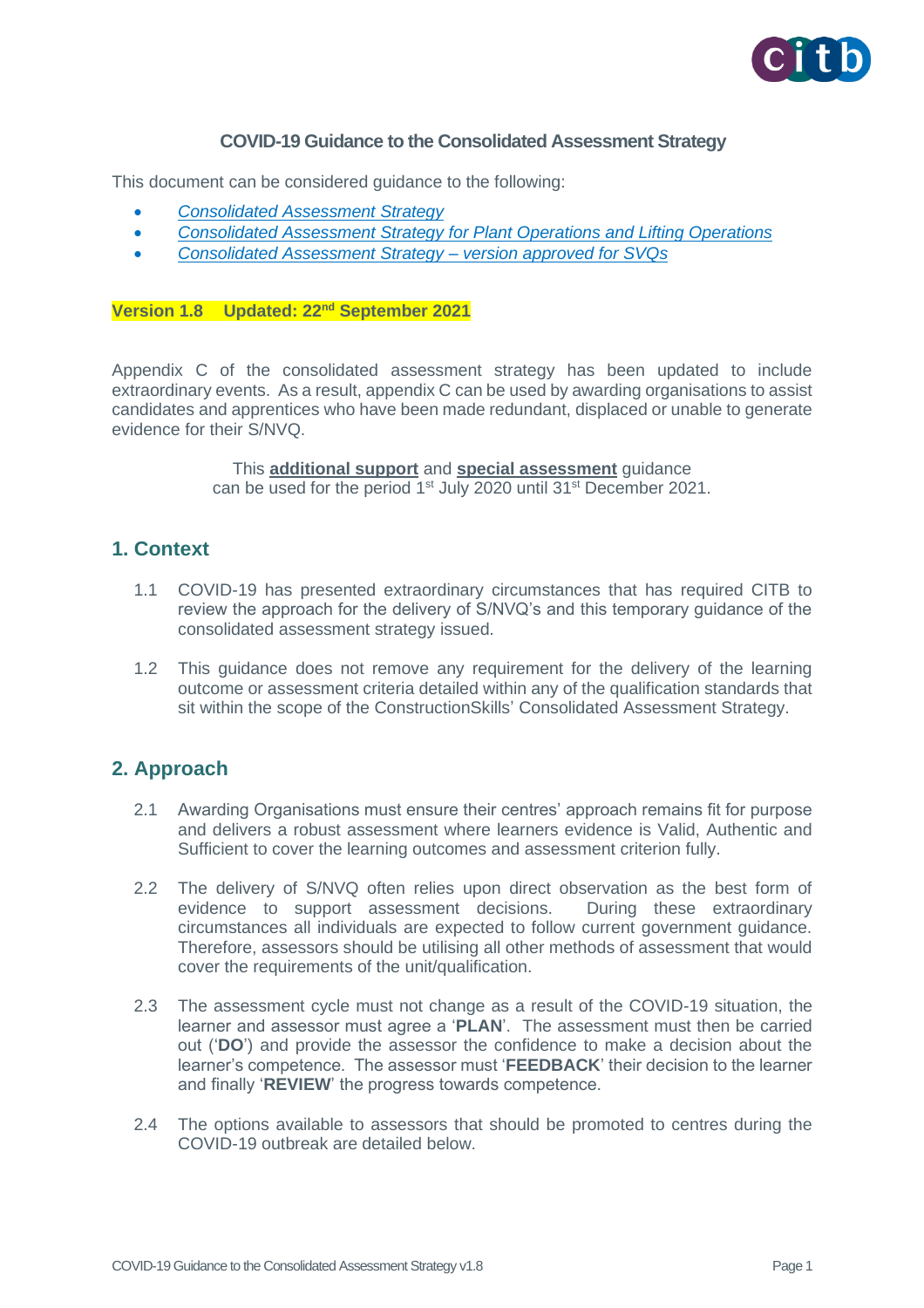

## **3. Recorded Video (Assessor NOT present)**

- 3.1 Recorded Video is an option for all elements of the assessment process and communication with learners, witnesses and employers and can only be used to supplement primary evidence.
- 3.2 The videographer must confirm that all members on the recorded video are happy to be recorded and the purpose of the recording.
- 3.3 The date, time and location must be given at the beginning of the recording to give context to the video.
- 3.4 The date and time must be stated at the end of the recording.
- 3.5 The assessor will need to be assured that the video is of the learner carrying out the work.
- 3.6 The video needs to be clear and at a distance that the task is clearly visible, and an assessment decision can be made confidently.
- 3.7 The video evidence must be accompanied by a written assessment decision that demonstrates that the video evidence has been assessed and feedback given to the learner.
- 3.8 The video is of the actual work being carried out in real time and not a synopsis of the work done when completed.

## **4. Live Video Streaming (Assessor present, remotely)**

- 4.1 Live Video Streaming is distinctly different to a Recorded Video (Section 3). In simplistic terms, a video stream is conducted live although the candidate and assessor are in different locations and communicating through audio and video stream.
- 4.2 If using this method, the assessor must capture enough information (as they would if they were present on site), complete an observation report, and it must be sufficient to support the assessment decision.
- 4.3 The assessor must identify who is doing what, where and when, and record this in the observation report, as well as the location of any products of work (evidence).
- 4.4 As with any assessment, there must be an assessment plan detailing the assessment and method of recording with the candidate. The assessment must be concluded with a feedback session of what was covered and if competence has been achieved.
- 4.5 The rules of evidence do not change for this medium; the assessor must demonstrate the evidence and decision is Valid, Authentic and Sufficient to meet the requirements of the unit or qualification.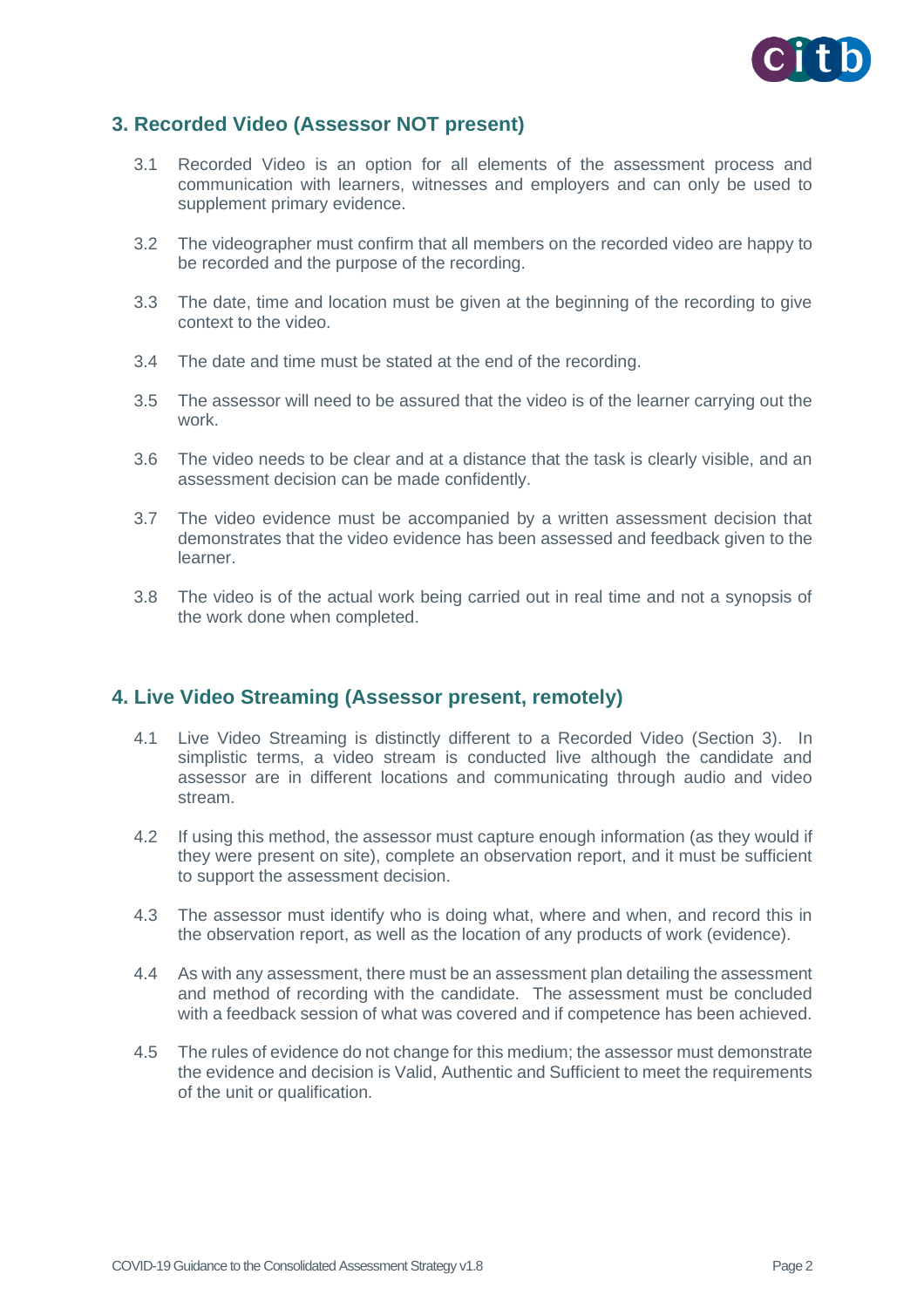

# **5. Recorded Audio (Assessor NOT present)**

- 5.1 Recorded Audio is an option that can be used for all elements of the assessment process, with learners, witnesses and employers.
- 5.2 The person carrying out the recording must open the discussion with the time, date and location.
- 5.3 The person carrying out the recording must introduce all members present and their role and purpose for the audio recording.
- 5.4 The person carrying out the recording must confirm that all members on the audio recording are happy to be recorded and the purpose of the recording.
- 5.5 The person carrying out the recording must close the discussion with the end time and date.
- 5.6 When being presented to an assessor as evidence, the assessor must be able to confidently validate and authenticate the evidence being provided to enable an assessment decision. Therefore, the person carrying out the recording should use some other supporting evidence to plan and drive the conversation.
- 5.7 This method is not suitable for observations.

#### **6. Live Audio (Assessor present remotely. Audio recorded)**

- 6.1 Live Audio is an option that can be used for all elements of the assessment process, with learners, witnesses and employers.
- 6.2 The assessor must introduce all members present on the live audio for the purpose of the recording and their role and purpose.
- 6.3 The assessor must confirm that all members on the live audio are happy to be recorded and the purpose of the recording.
- 6.4 The assessor must open the discussion with the time, date and location.
- 6.5 The assessor must close the discussion with the end time and date.
- 6.6 When being used to capture a professional discussion, the assessor must be able to confidently validate and authenticate the evidence being provided to enable an assessment decision. Therefore, the assessor should have some other evidence to use to plan and drive the conversation.
- 6.7 This method is not suitable for observations.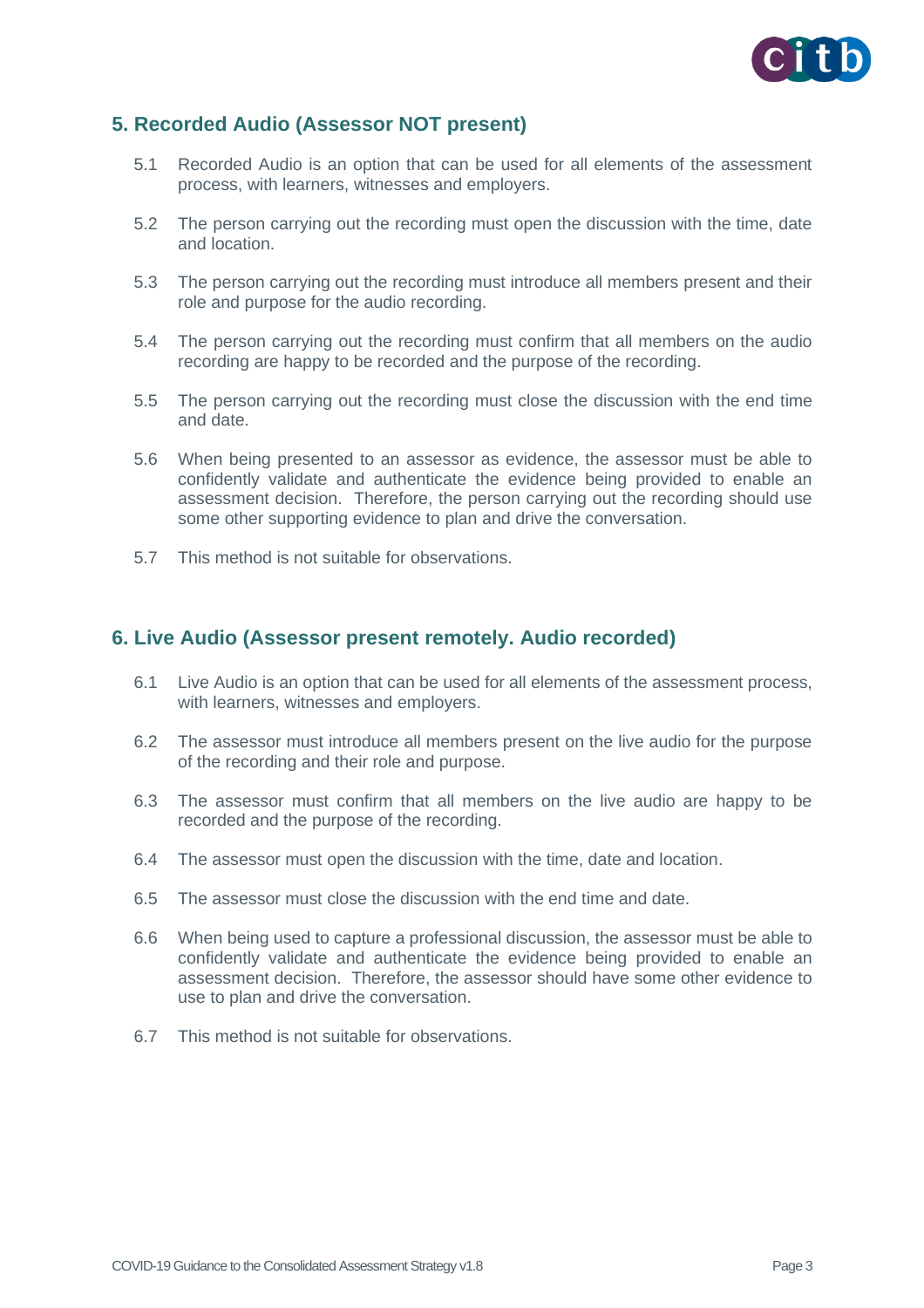

# **7. Simulation**

7.1 The use of simulation is permitted during the period of the COVID-19 situation and must follow the requirements of the Consolidated Assessment Strategy, Appendix C, and any specific units that make up the qualification (where the allowable use of simulation is specified).

### **8. Plant Qualifications**

- 8.1 Plant qualifications have a requirement specifically listed within the Consolidated Assessment Strategy - these requirements have not changed. There is still a requirement for the assessment to include **all** of the following:
	- observation of performance by the assessor or assessors
	- witness testimony or testimonies by an expert witness/witnesses
	- professional discussion
- 8.2 The assessor can use modern technologies to carry out the assessment using the mandatory methods of assessment (as detailed in paragraph 8.1).

## **9. Skills Tests**

9.1 As stated in the Modern Apprenticeship framework Construction Building at SCQF Level 6:

> *There is a mandatory minimum duration in place for this apprenticeship of four years. The candidate may not sit the skills test unit of the SVQ before 3 years and 6 months from their start date.*

> *Adult apprentices (over 22 years of age), who can demonstrate significant prior site*  experience, may be permitted to complete in a minimum of 2 years where their *achievement and competence has been recognised by both the employer and provider. These candidates would need to meet the requirement for a full portfolio of evidence against the SVQ and may not sit the skills test unit before the last 6 months of their apprenticeship.*

- 9.2 In order to continue to provide support for Scottish apprentices who are in their final 6-months of their apprenticeship term. Those who still have gaps in their SVQ portfolio of evidence that cannot be gathered through simulation, can attempt the Skills Test prior to the full completion of their portfolio assuming the following four criteria are met in and in accordance with the *Scottish Apprenticeships Practical Skills Tests Temporary Approach September 2021*:
	- **Criteria 1** The apprentice has met the minimum duration requirements as stated in the 9.1.
	- **Criteria 2** A Skills Test Readiness Declaration has been completed & signed by:
		- o The Apprentice
		- o The Employer
		- o The Training Provider
		- o The Managing Agent